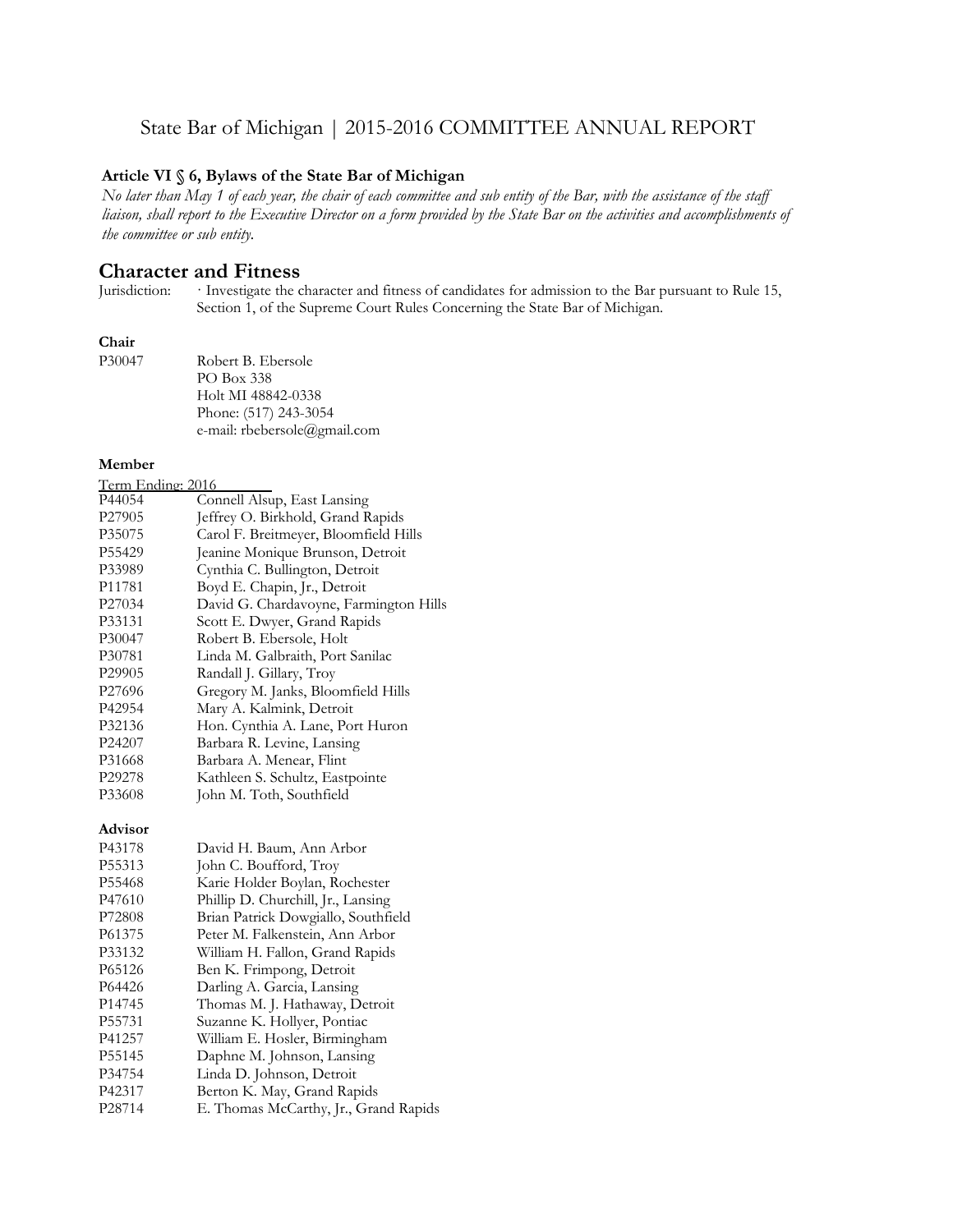| P41317 | Maria C. Miller, Detroit         |
|--------|----------------------------------|
| P51984 | Sonal Hope Mithani, Ann Arbor    |
| P58346 | Brian P. Morley, Lansing         |
| P33222 | Thomas L. Saxe, Grand Rapids     |
| P44485 | Wanda M. Stokes, Lansing         |
| P33955 | Kimberley Reed Thompson, Detroit |
| P37062 | Joan P. Vestrand, Auburn Hills   |
| P24154 | Keith D. Zick, Port Huron        |

#### **State Bar Liaison**

| P53603 | Danon D. Goodrum-Garland, Lansing |
|--------|-----------------------------------|
|        | Patricia Peyton, Lansing          |
|        | Diane K. VanAken, Lansing         |

#### **State Bar Liaison Assistant**

Mary Sue Lester, Lansing Keith Wilkinson, Lansing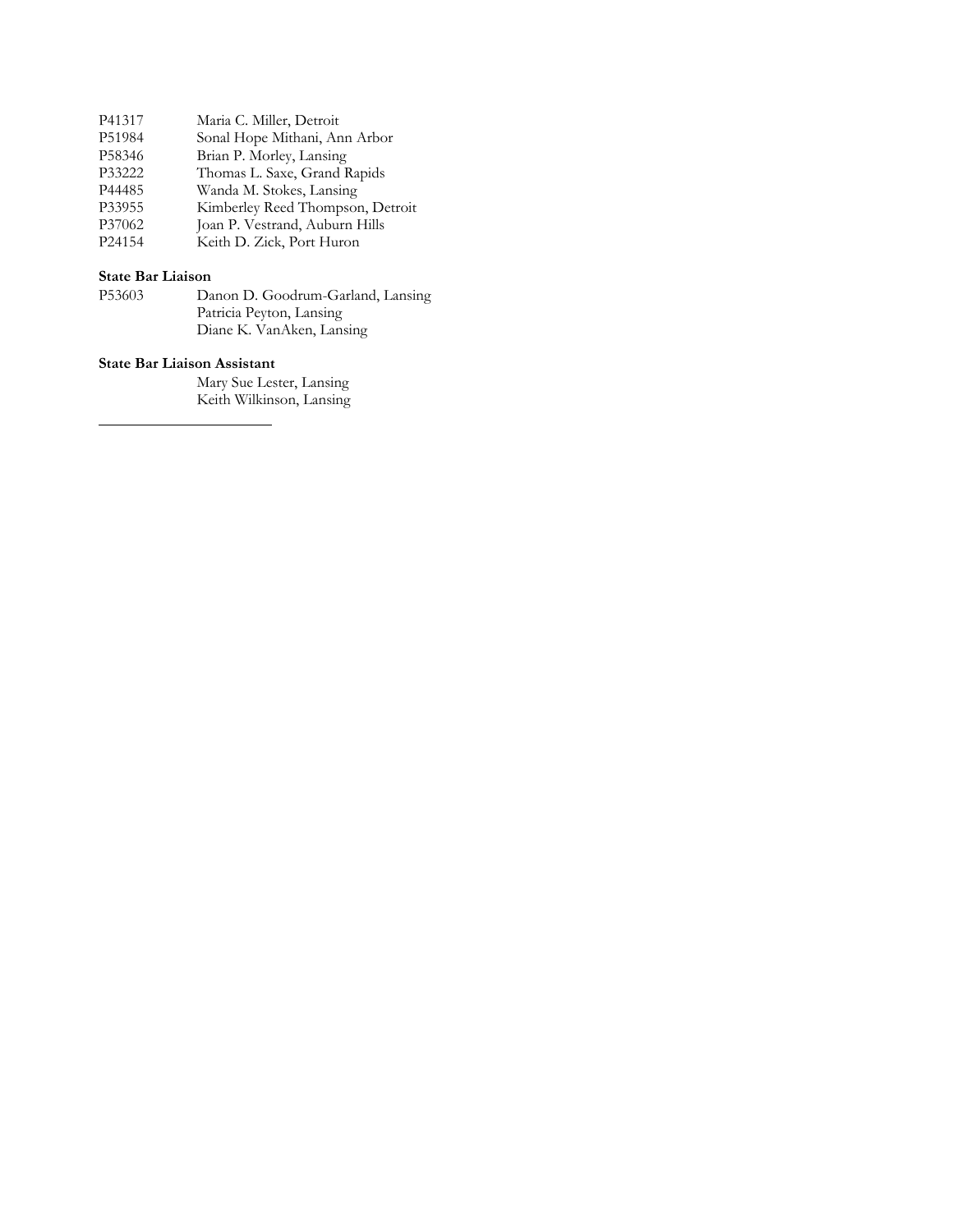## STATE BAR OF MICHIGAN|2015-2016 COMMITTEE ANNUAL REPORT

## **Committee Meeting Schedule:**

Please attach any additional information needed regarding Committee meetings as an addendum.

| Location<br><b>Meeting Type</b><br><b>Date</b> |                                                                                                                                                |  |                      |  |
|------------------------------------------------|------------------------------------------------------------------------------------------------------------------------------------------------|--|----------------------|--|
| Description                                    |                                                                                                                                                |  |                      |  |
| Meeting Type                                   | Hearings                                                                                                                                       |  |                      |  |
| Description                                    | Hearings are scheduled as mutually convenient between the Presiding Committee Member, State<br>Bar Counsel, and Applicant/Applicant's Counsel. |  |                      |  |
| Meeting Type                                   | <b>Business Meetings</b>                                                                                                                       |  |                      |  |
| Description                                    | Business meetings are conducted on an as-needed basis.                                                                                         |  |                      |  |
| Meeting Type                                   |                                                                                                                                                |  |                      |  |
| Description                                    |                                                                                                                                                |  |                      |  |
| Meeting Type                                   |                                                                                                                                                |  |                      |  |
| Description                                    |                                                                                                                                                |  |                      |  |
| Meeting Type                                   |                                                                                                                                                |  |                      |  |
| Description                                    |                                                                                                                                                |  |                      |  |
| Meeting Type                                   |                                                                                                                                                |  |                      |  |
| Description                                    |                                                                                                                                                |  |                      |  |
|                                                |                                                                                                                                                |  | <b>Reset Section</b> |  |

## **Resources provided by the State Bar of Michigan in support of committee work:**

Six full-time staff members of the Character and Fitness department process and investigate all applications, favorably recommend applicants whose files did not reveal information considered significantly adverse, designate and prepare files to be referred to district committees, and assist assigned State Bar Counsel and the Standing Committee in conducting de novo hearings. The Director of Professional Standards and the Professional Standards Assistant Counsel also assist the Committee with legal and ethical matters. Meeting space at the Michael Franck Building is provided, as are court reporting services for all hearings, and all materials and meals for hearings, meetings, and training sessions. Committee members and staff also attend hearings before the Board of Law Examiners, and staff prepares and distributes the hearing materials for those hearings.

**Reset Section**

## **Future Goals and Activities:**

State Bar staff, in coordination with the Board of Law Examiners, are building a bar exam applicant portal and database that will update the current systems being used by the Character & Fitness Department and the Board. A primary goal of the portal and database is to expedite and enhance communications between both entities and to/from the applicants. Additionally, the new systems will keep the applicants up to date on the progress of their applications, and greatly reduce the use of paper, making the application process greener than ever.

The eCommerce "upload and pay" module and procedures were implemented for the February 2016 bar exam. The system is working very well and greatly reducing the hands-on paperwork for both the applicants and staff from the Board of Law Examiners, State Bar Character & Fitness and Finance & Administration Departments,

The Committee continues to work on Law Student Outreach, and analyze current questions on the Affidavit of Personal History, in addition to conducting hearings.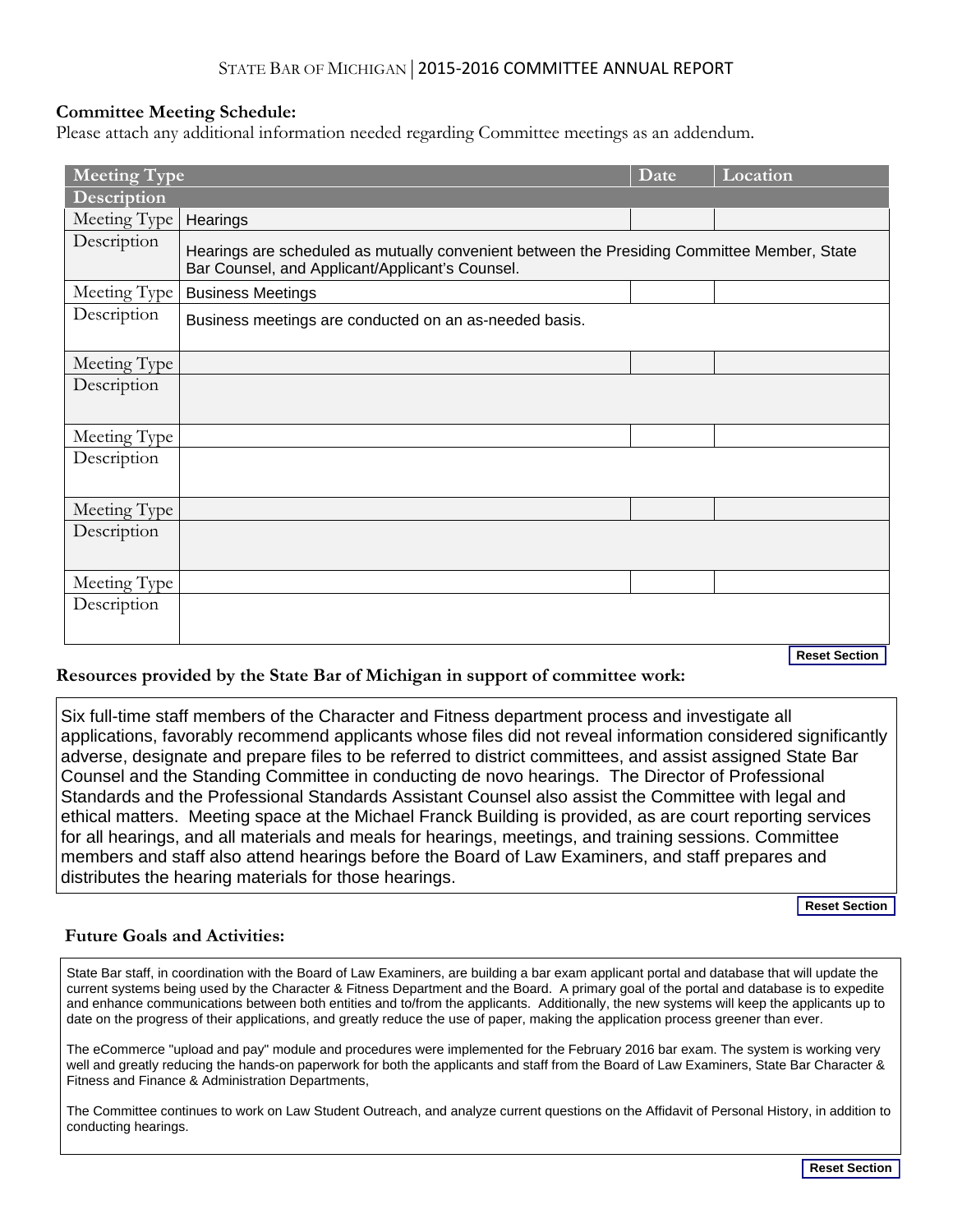## **Committee Activities:**

The primary work of the Standing Committee on Character and Fitness is to investigate and make recommendations with respect to the character and fitness of every applicant for admission to the bar by bar examination, with the assistance of assigned State Bar Staff and the District Character and Fitness Committees. The Standing Committee members review recommendations submitted by the District Committees, conduct confidential applicant hearings, and make recommendations to the Board of Law Examiners. One business-type meeting may be held during the year to address policy issues and train new members, if determined necessary by the Chairperson. Approximately 1300 applicants take the bar examination annually and each first time applicant must complete an Affidavit of Personal History and submit all required background information. Additionally, applicants must be recertified if the original application is over three years old and the applicant has not been successful on the bar examination, which involves submitting to another complete investigation. After the staff investigation is completed, an applicant is recommended favorably to the State Board of Law Examiners without referral to the Committee when investigation of past conduct discloses no significant adverse factual information. In all other instances, applicants are referred to a District Committee for a personal interview. Approximately 200 members of the Bar volunteer to serve on the nine District Committees. The District Committees issue a written report and recommendation on each applicant interviewed to the Standing Committee. Upon receiving a District Committee recommendation, the Standing Committee may: endorse the recommendation, take the recommendation under advisement pending additional information, remand the recommendation to the District Committee with instructions for further proceedings, or reject the recommendation and conduct a hearing de novo. All recommendations are ultimately transmitted to the Board of Law Examiners for final action.

The District Character and Fitness Committees conducted interviews for 46 applicants for the July 2015, exam cycle. To date, 4 files have been referred for District Committee interviews for the February 2016 exam cycle, and of those, 1 interview has either been scheduled or completed. It is expected that up to 40 additional files may be referred for the February 2016 exam cycle, based on the information received to date. New member training for District Committee members was conducted on March 9, 2016 by members of the Standing Committee and State Bar Staff, and was attended by 29 new members.

From May 1, 2015 through April 30, 2016, the Standing Committee held 43 formal hearings before making recommendations to the State Board of Law Examiners. Additionally, 19 hearings are expected to be held during the remainder of the fiscal year. Five hearings before the State Board of Law Examiners were also conducted during this time frame, which required the presence of a member of the Committee acting as assigned State Bar Counsel as well as a member of the Character and Fitness Department Staff. Four additional hearings are currently pending.

The time commitment required to conduct formal hearings, including hearings spanning multiple days, establish policies, address individual applicant requests, and monitor the applicant processing system is significant. The Committee would be unable to function without the dedication, professionalism, and hard work of members of the District Committees and the members of the Standing Committee. It is a tribute to the legal profession that among its members are so many people who give substantially of their time to ensure that persons admitted as lawyers in Michigan are worthy of public trust.